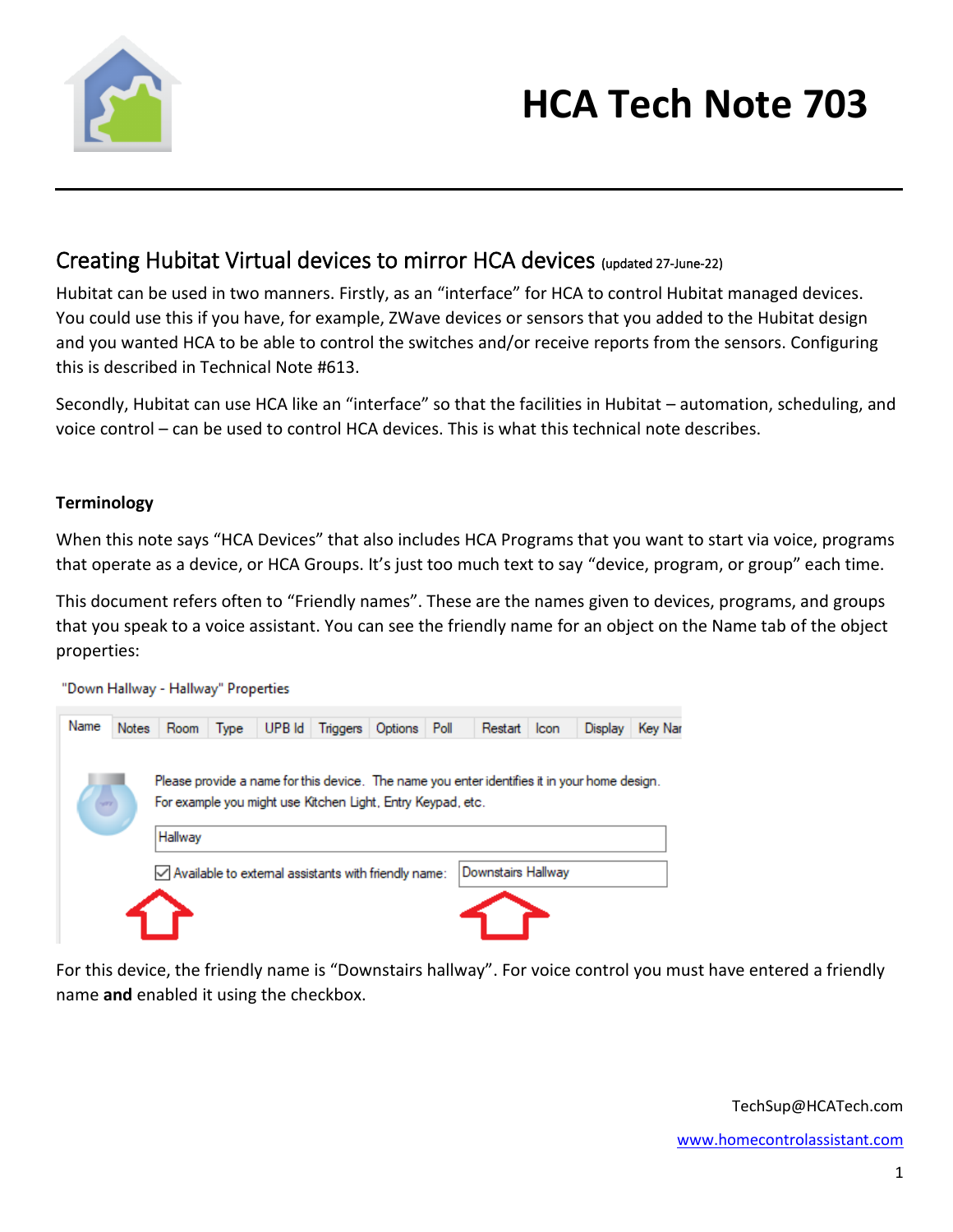

You can see the friendly names for all devices and easily modify the name and enable for them all in one place by opening the External Assistants tool on the HCA Cloud ribbon category.



### **Getting Ready**

Before beginning on the steps in this note, first a few tasks may be necessary. The goal is not to break any existing function. Here is a checklist:

### **1. Do you have the correct HCA Version?**

First make sure you are using HCA Plus version 17.0.46 or later. This Hubitat integration will work with HCA in client-server or stand-alone mode.

### **2. Have you previously followed the directions in technical note #613?**

Technical note #613 describes how to use a Hubitat App called the "Maker API" to allow HCA to control Hubitat devices and for Hubitat to send status change messages to HCA. If you don't remember if you did that or not, look at the interfaces defined in HCA. Open the "Interfaces" category and look for an interface called "Hubitat Event Server". **If you do NOT have the "Hubitat Event Server" interface skip ahead to Getting Ready Checklist item #3.**

In note #613 on page 20 it describes how you can change the port number the Maker API uses to communicate with HCA. Normally it uses port 80. But that needs to be changed. I suggest using port number 8080.

Briefly, this is what you need do. Open the Hubitat UI in your browser then click on "Apps" in the left-hand menu. Click on "Maker API". If you don't see "Maker API" then you shouldn't be in this step of the Getting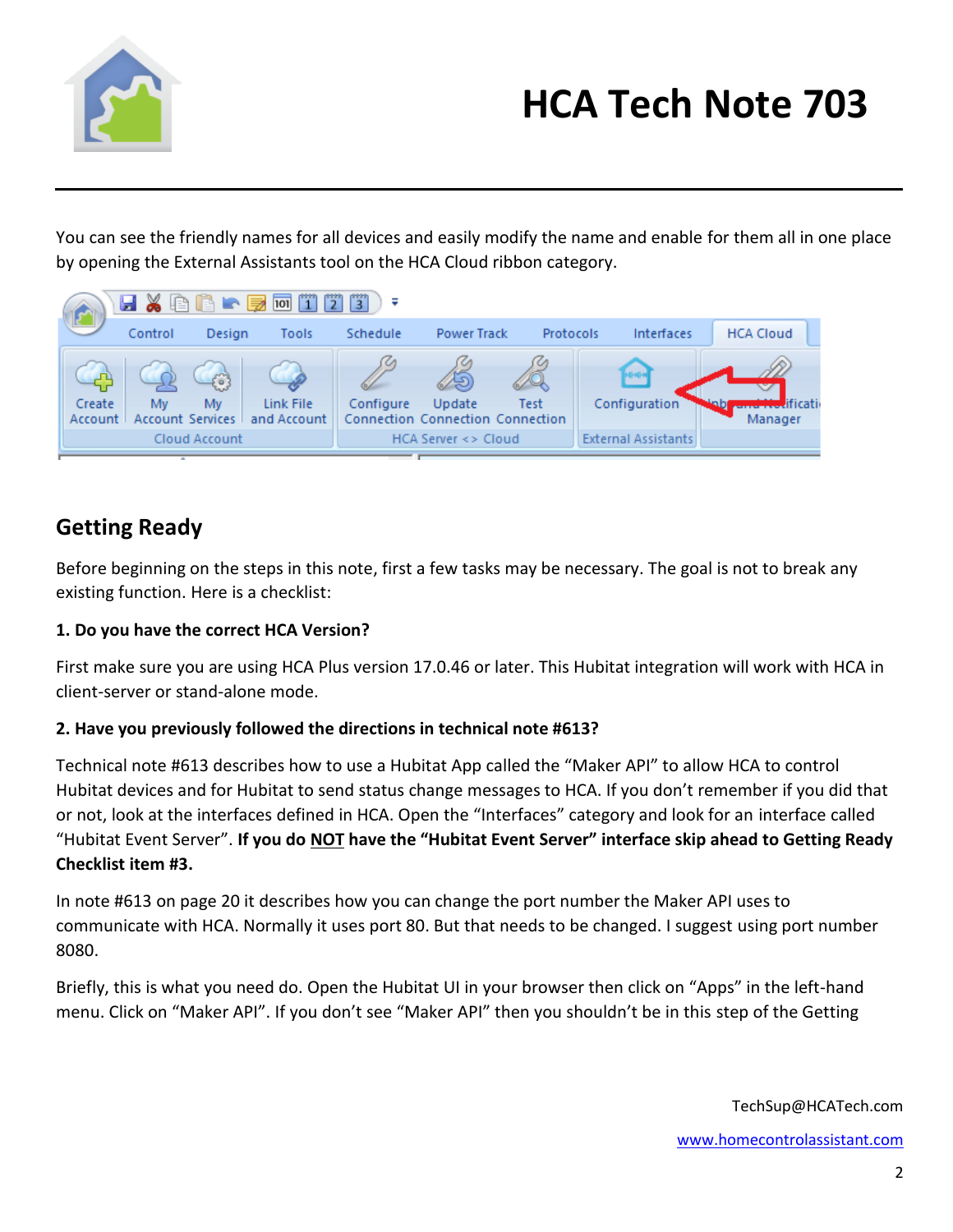

Ready checklist. Scroll down until you see this section and make the change to add a colon and the port number. It may not look editable, but it is.



**Note that the IP address is the address of the HCA Server**. Change the URL to include the port number as was done in the image above. That is the ONLY change you need make. Now scroll down a bit more and press the DONE button.

Back in HCA interface configuration, change the port used for the "Hubitat Event Server" interface to use that same port number. Press the Configure button next to that interface. Once done, restart the HCA Server and test that it all still works for HCA controlling Hubitat managed devices and for HCA receiving messages from Hubitat managed devices like sensors.

#### **3. Choose HCA devices and programs that will have virtual devices created in Hubitat**

The HCA App you will add to Hubitat creates virtual devices in your Hubitat design, one for each HCA device that has a "friendly name". If for any reason you don't want a device with a friendly name to have a virtual device created for it in Hubitat, add a tag to that object with name "NoHubitat" and leave the tag value blank.

If you have device that **doesn't** have a friendly name, but you want HCA to create a virtual device created for it in Hubitat, perhaps so it can keep the Hubitat state updated so you can use it in the "Rules Machine", add the tag "Hubitat" to it with an empty tag value.

### **4. If you had used the older method (technical note #700) to create virtual devices in Hubitat, you must delete them. If you didn't use the technical note #700 method, then move on to Getting Ready #5**

If you had previously created virtual devices in Hubitat – you followed the steps in technica[l note #700](https://www.homecontrolassistant.com/download/Doc/TechNotes/TechNote_700_HubitatToHCA.pdf) – you must delete them in Hubitat because the HCA App must create them for you so they are connected to the HCA App for state updates. You can easily find them in the Hubitat devices page by looking in the "type" column for devices with type "HCA Dim Object" and "HCA Non-Dim Object".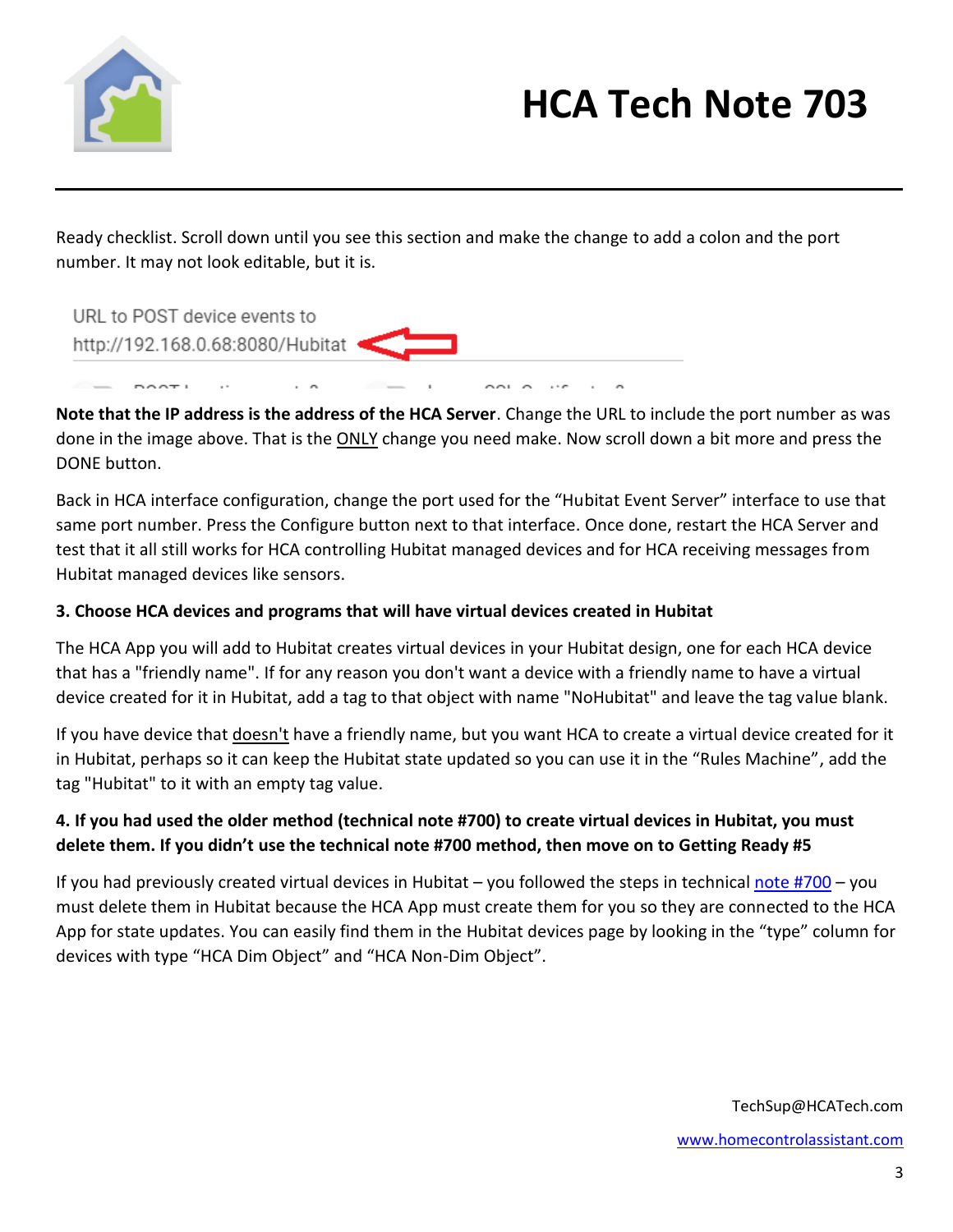

| Great room repeater<br>(Device)                               | Device                   | System |
|---------------------------------------------------------------|--------------------------|--------|
| <b>HCA Office Lights</b><br>(HCA Office Lights)               | <b>HCA Dim Object</b>    | User   |
| <b>Hot Water</b><br>(House - Circ Pump)                       | HCA Non-Dim Object       | User   |
| <b>Kimberly Presence Sensor</b><br>(Kimberly Presence Sensor) | SmartThings Presence Sen | System |

The middle two in the above image are the ones to remove. *Take care to not delete all the devices in Hubitat. Only remove the ones you previously created using the "HCA Dim Object" and "HCA Non-Dim Object" types.*

Open the properties of a device by clicking on the name and scroll to the bottom of the page that appears and there is a big red "Remove Device" button.

Sorry about all the work you did to create those devices manually, but unless the new HCA App creates them itself all the status updates will not work.

#### **5. Get your voice assistant ready**

If you have HCA devices and programs with friendly names and you are currently using the HCA Cloud for voice control, you must stop that so Hubitat can take over. A friendly name like "Kitchen Light" can't be managed by both HCA and Hubitat simultaneously!

If you are using the HCA Cloud for voice control, you will need to delete all the devices that are linked to HCA from Alexa or Google Assistant. Deleting devices and/or removing the HCA Alexa skill is described in the [HCA](https://www.homecontrolassistant.com/download/Doc/GettingStarted/Getting%20Started%20with%20HCA%20-%20Amazon%20Alexa.pdf)  [Getting Started](https://www.homecontrolassistant.com/download/Doc/GettingStarted/Getting%20Started%20with%20HCA%20-%20Amazon%20Alexa.pdf) with Alexa guide on page 8-9. For Google Assistant, look in the [HCA Getting Started with](https://www.homecontrolassistant.com/download/Doc/GettingStarted/Getting%20Started%20with%20HCA%20-%20Google%20Assistant.pdf)  [Google Assistant guide](https://www.homecontrolassistant.com/download/Doc/GettingStarted/Getting%20Started%20with%20HCA%20-%20Google%20Assistant.pdf) pages 9-10.

Take care not to delete all the Smart Home devices in your Alexa or Google Assistant account. You may have some there that are managed by other services.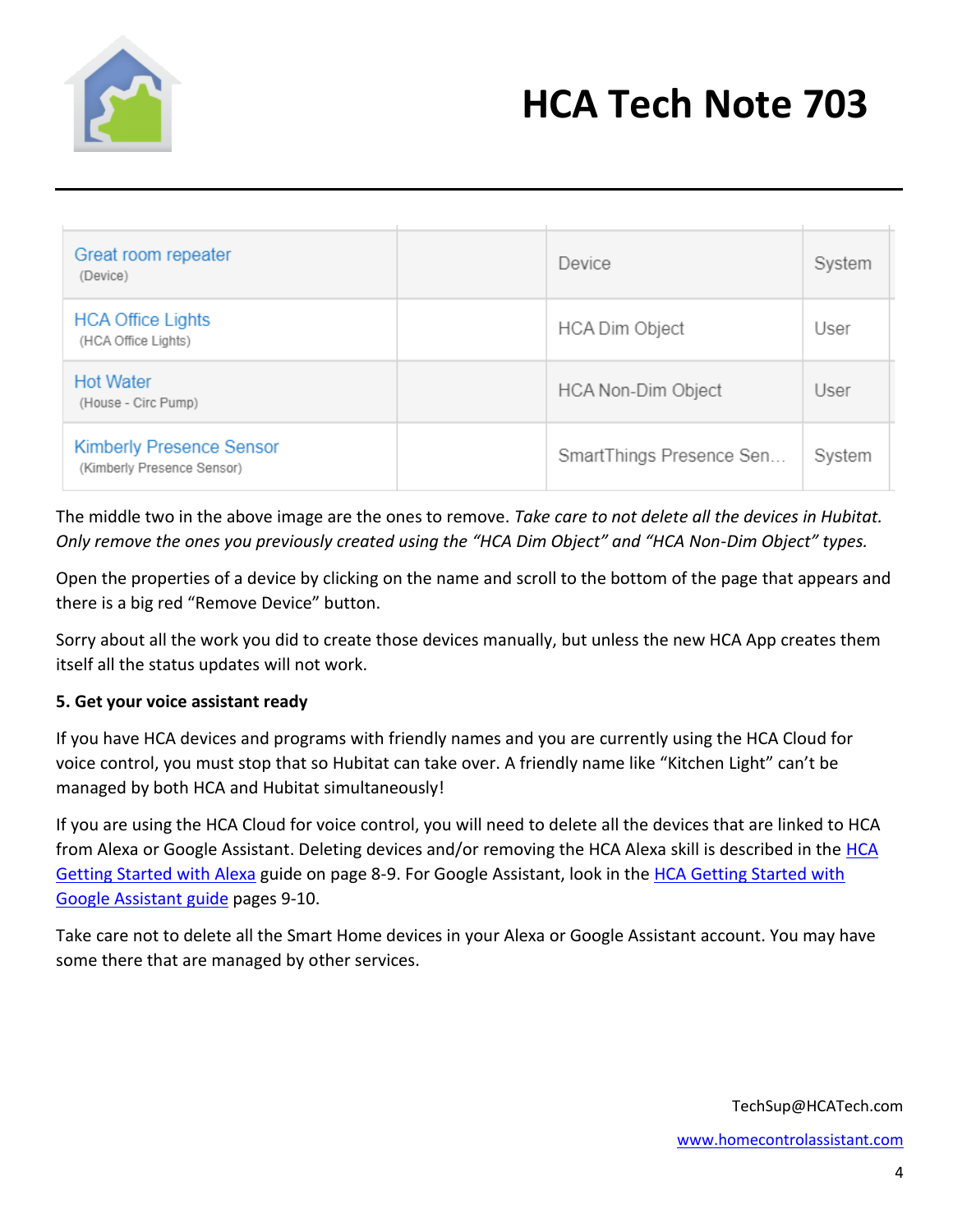

#### **6. Can you download packages from the online HCA Library?**

You can download packages from the online HCA library if you have previously created a HCA Cloud account and linked your design file to it. Try and remember if you have a cloud account or not. If you attempt to download a package from the online library and you get an error message, send HCA technical support a request for the library packages for Hubitat and they will be emailed to you.

If you do get them by email, later in this note when you are asked to import some packages from the library, take the files you were emailed, save them to some folder, and then use the "Import" button on the "Design" ribbon category to do the import.

### **7. Do any of your devices you are making available to Hubitat have an ampersand ('&') in the folder or device name?**

If so, change the name. The ampersand will cause problems.

**Now that you have completed all the steps in the Getting Ready Checklist, you are ready to start!**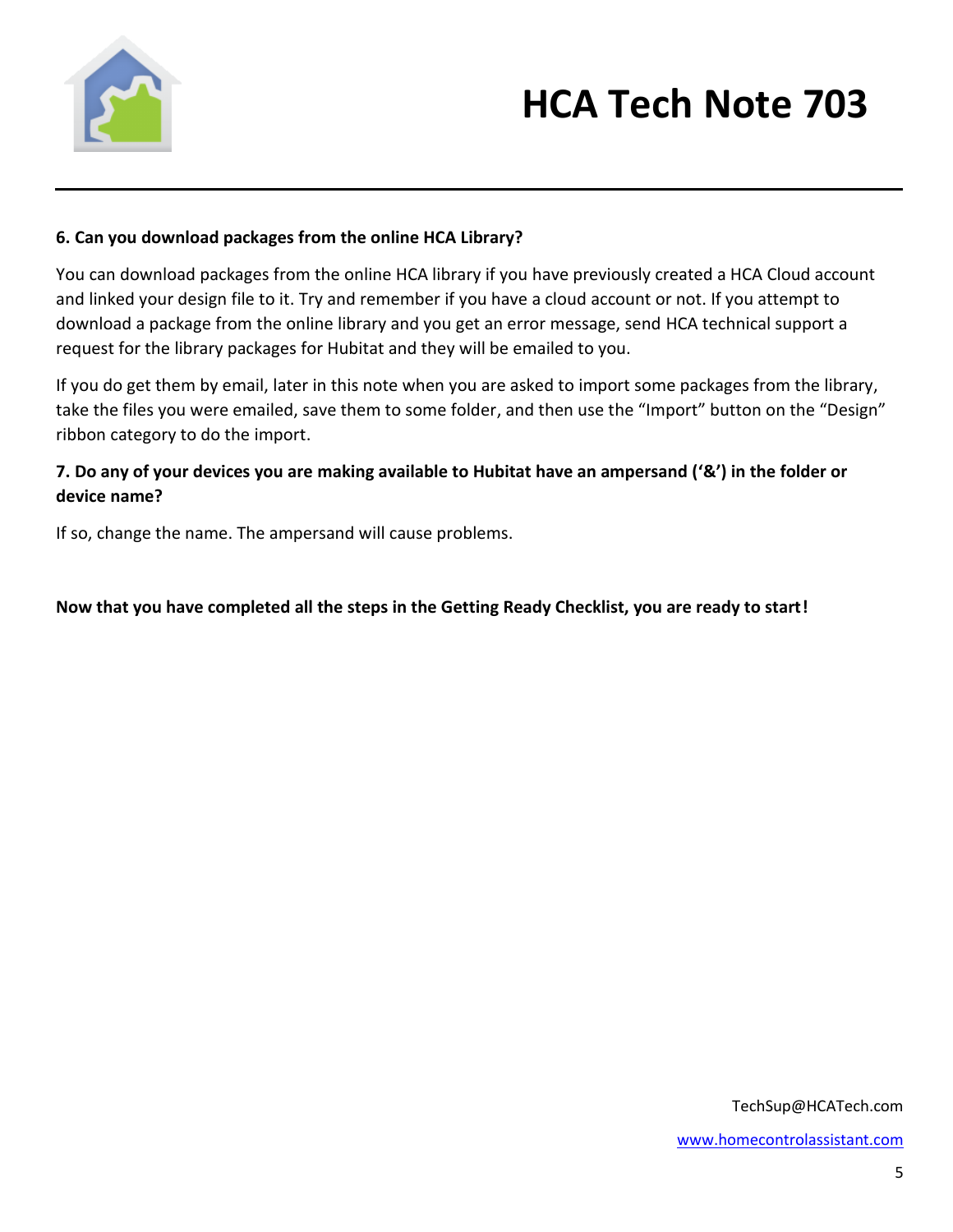

#### **Step 1: Create or modify interface in HCA**

In the HCA Server create a new interface on the *HCA Options – Hardware* tab if you don't already have one with this name and configured exactly as described here. It can be any one of the eight interfaces. The type is "Generic Server" and the name must be "HTTP Server" (*with a space between "HTTP" and "Server"*)

| Generic Server |              |           |         |  |                  |
|----------------|--------------|-----------|---------|--|------------------|
| $-$            | $\checkmark$ | Configure | Connect |  | <b>IP Server</b> |

HTTPServer (Port:80)

*Big note here: Hopefully you read the Getting Ready section of this note and if you already had an interface on port 80 for HCA to use Hubitat as an interface, you changed it to use a different port #, right?*

The configuration for the HTTP Server interface must be like this:

| A name is needed when referencing this generic IP Server in programs that use it.      |
|----------------------------------------------------------------------------------------|
| Name: HTTP Server                                                                      |
| Connection                                                                             |
| 80<br>$\div$<br>IP Port:                                                               |
| Clients connect using WebSocket Protocol                                               |
| Logging                                                                                |
| Log receptions from this interface                                                     |
| Log sends to this interface                                                            |
|                                                                                        |
| Data                                                                                   |
| Data is binary                                                                         |
| ◉ Data is text                                                                         |
| What character(s) delimit each message SENT TO this interface?<br>None<br>$\checkmark$ |
| What character(s) delimit each message RECEIVED FROM this interface?<br>None           |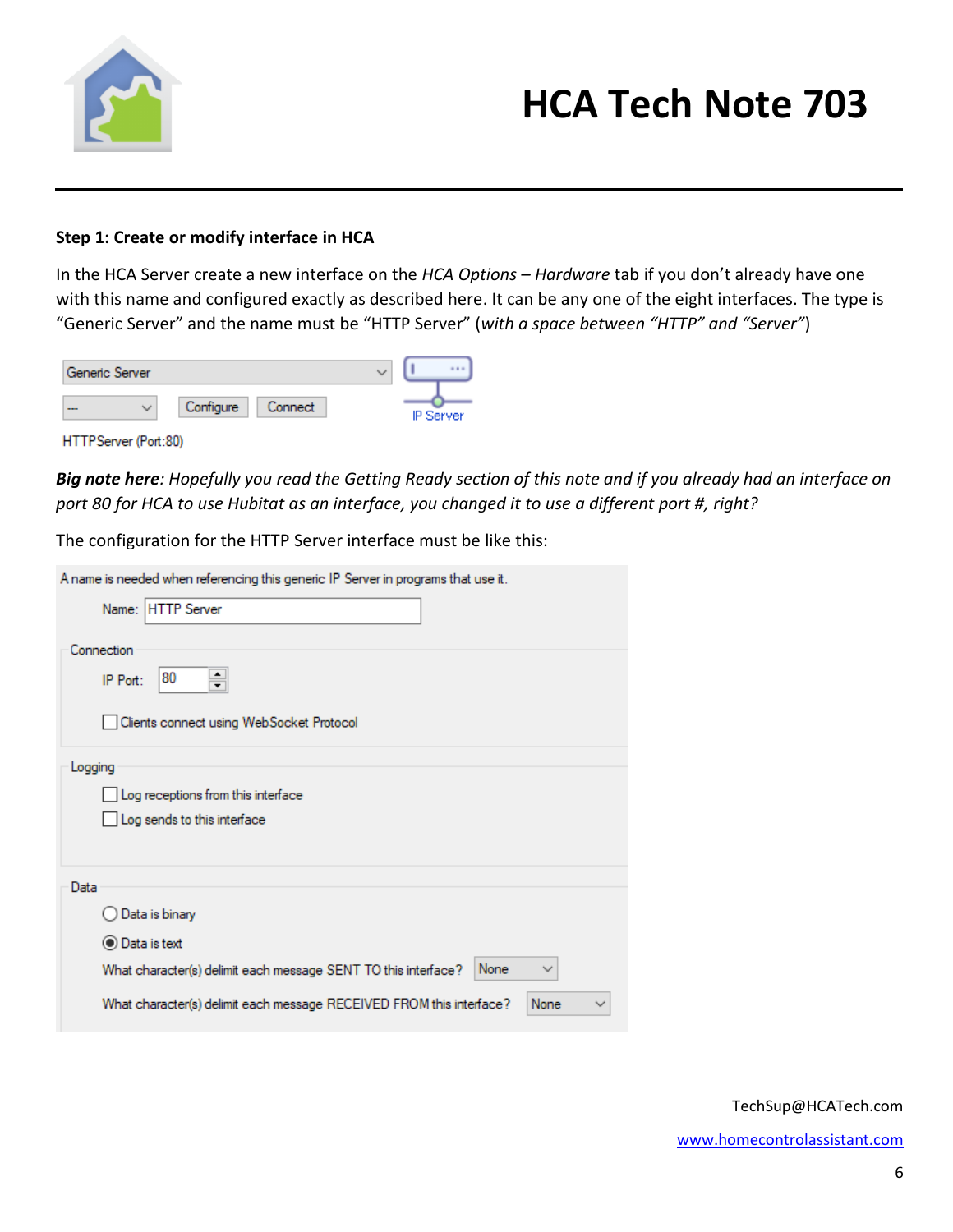

The key points are the name, port 80, data in text form, and no delimiters for sends or receives.

#### **Step 2: Import packages from the library**

Import into your HCA design the package "HTTP Server". Make sure you get the latest version of that package from the online library. It is the one marked as needing HCA Version 17.0.46. These programs are added or updated:



Next, Import the "Hubitat State Connector" package into your HCA design from the online library. It adds only this program to your design.



#### **Step 3: Test HCA**

Now is the time to test that you have HCA configured correctly. Start a browser on any computer connected to the same network as the HCA server and enter this into the address bar – substituting the IP address of your computer running the HCA Server - and hit [Enter].



(This image is from the Chrome browser)

If it works, then the display area of the browser will show a report similar to that which HCA sends as the daily report.

TechSup@HCATech.com

[www.homecontrolassistant.com](http://www.homecontrolassistant.com/)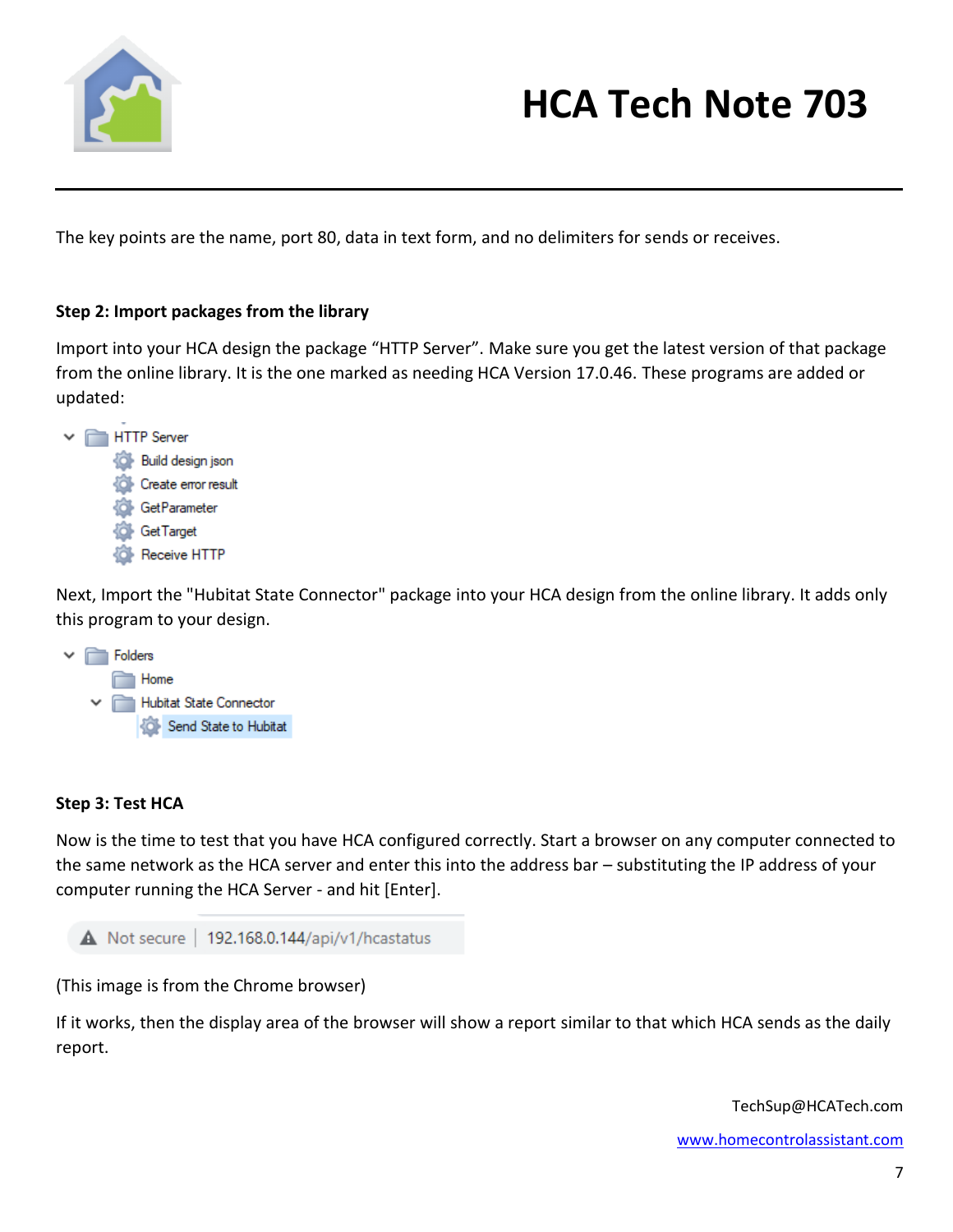

If it doesn't work, check that you typed it correctly and have the IP address of your HCA server computer as part of the address. Mine is 192.168.0.144 but yours will be different. If that still doesn't work, check that you named the interface in HCA "HTTP Server" and it is set for port 80 with the other configuration as shown above.

### **Step 4: Create drivers in Hubitat**

For this step you will need three text files. They are available on the HCA website.

<https://homecontrolassistant.com/download/Hubitat2/DimObjectDriver.txt>

<https://homecontrolassistant.com/download/Hubitat2/NonDimObjectDriver.txt>

<https://homecontrolassistant.com/download/Hubitat2/HCAStateConnectorDriver.txt>

If you had previously used the techniques described in technical note 700, these are different so make sure you get these updated files. You will know you have the correct ones because in the header of the file it references technical note #703

As you need them, you can just open one in your browser (follow the link), do a select all (ctrl-a), and copy the file contents on to the Windows clipboard (ctrl-c).

Connect to your Hubitat as usual and click on "Drivers Code" in the left-hand menu. Click on the "New Driver" button. The display changes to a largely blank screen with "New Driver" in the upper left corner. If you already have the driver, just open it, select all the text, delete, then replace with the updated driver text.

Take the contents of one of the text files and paste it into this page and then press the "Save" button in the upper right.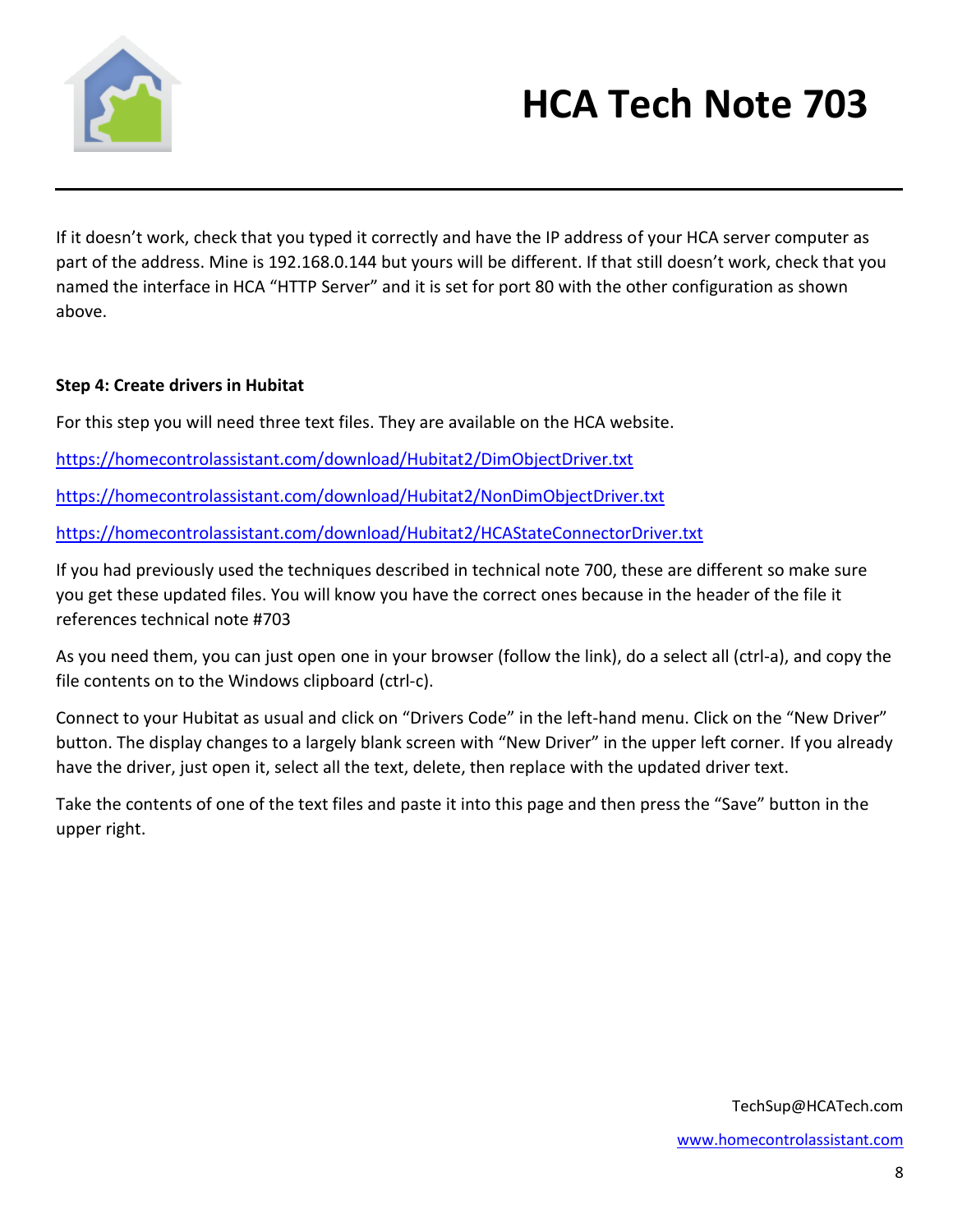

|        | <b>New Driver</b>                                                                            |
|--------|----------------------------------------------------------------------------------------------|
|        | modified « Drivers code<br>Import<br>Spaces $\vee$ 4 $\vee$ No wrap<br>Save<br>$\checkmark$  |
|        | 1 /                                                                                          |
|        | * HCA Connector for DIMable devices and programs                                             |
| 3      |                                                                                              |
| 4      | * Calls HCA Server for control                                                               |
| 5      |                                                                                              |
| 6      | * 1                                                                                          |
|        | $7$ $\times$ metadata {                                                                      |
| $8 -$  | definition(name: "HCA Dim Object", namespace: "HCA", author: "HCA Central", importUrl: "") { |
| 9      | capability "Switch"                                                                          |
| 10     | capability "Switch Level"                                                                    |
| 11     |                                                                                              |
| 12     |                                                                                              |
| 13     |                                                                                              |
|        | $14 \times$ preferences {                                                                    |
| $15 -$ | section("HCA Connection") {                                                                  |
| 16     | input "ServerIP", "text", title: "HCA Server IP Address", required: true                     |
| 17     | input "HCAName", "text", title: "HCA 2-Part name", required: true                            |
| 18     | input name: "logEnable", type: "bool", title: "Enable debug logging", defaultValue: true     |
| 19     |                                                                                              |
| -30 1  |                                                                                              |

*Note: Don't use the Import button, I could never get it to work. If you figure out how to make it work, please let me know.*

Next, click the "<< Drivers code" button to return to the previous page and start the process again of creating or updating the other drivers using the other text files.

When you have all three drivers created you should see this. There may be other drivers listed, just make sure you have the three like in this image:

| Name                       | Namespace  | Capabilities | Last Modified             |
|----------------------------|------------|--------------|---------------------------|
| <b>HCA Dim Object</b>      | <b>HCA</b> |              | 2022-06-03 10:38:03am PDT |
| <b>HCA Non-Dim Object</b>  | <b>HCA</b> |              | 2022-06-03 10:38:25am PDT |
| <b>HCA State Connector</b> | <b>HCA</b> |              | 2022-06-03 10:37:39am PDT |

#### **Step 5: Create the HCA App in Hubitat**

For this step you will need another text file available on the HCA website.

<https://homecontrolassistant.com/download/Hubitat2/HCAApp.txt>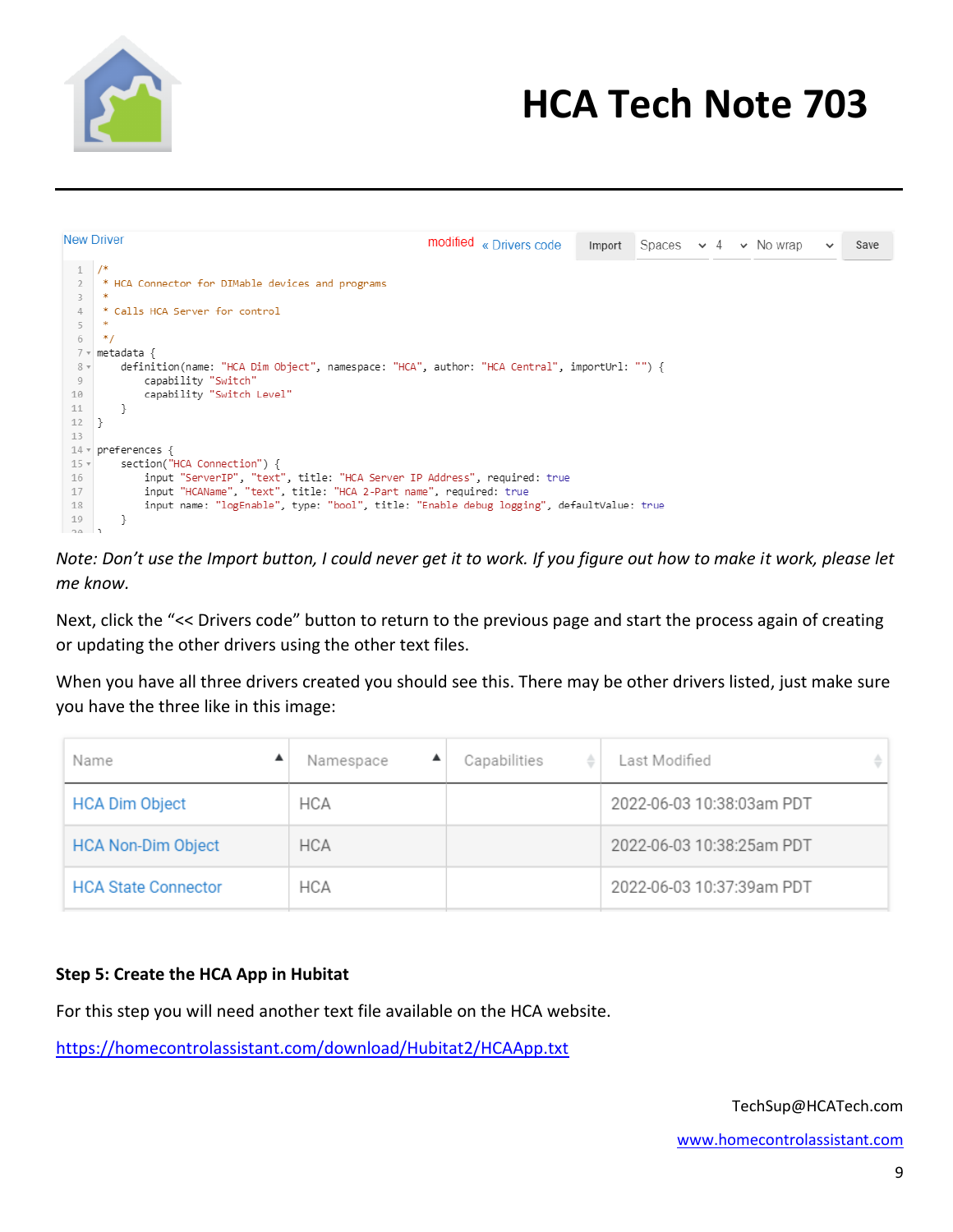

Open the link in your browser (click on the link), select all (ctrl-a), and copy the file contents on to the Windows clipboard (ctrl-c).

Connect to your Hubitat as usual and click on "Apps Code" in the left-hand menu. Click on the "New App" button. The display changes to a largely blank screen with "New App" in the upper left corner.

Take the contents of the text file and paste it into this page and then press the "Save" button in the upper right.

| New App        | modified « Apps code<br>Spaces $\sim 4 \sim$ Nowrap<br>Import<br>Help<br>Save<br>$\checkmark$               |
|----------------|-------------------------------------------------------------------------------------------------------------|
|                | definition(                                                                                                 |
| $\overline{2}$ | name: "HCA App",                                                                                            |
| 3              | namespace: "HCA",                                                                                           |
| 4              | author: "HCA Central",                                                                                      |
| 5              | description: "Creates virtual devices that connect to voice enabled HCA devices.",                          |
| 6              | category: "Convenience",                                                                                    |
| $\overline{7}$ | iconUrl: "",                                                                                                |
| 8              | iconX2Url: "",                                                                                              |
| 9              | iconX3Url: "")                                                                                              |
| 10             |                                                                                                             |
| 11             | preferences                                                                                                 |
| $12 \times 1$  |                                                                                                             |
| 13             | section                                                                                                     |
| $14 -$         |                                                                                                             |
| 15             | input "HCAServerIP", "text", title: "HCA Server IP Address", required: true                                 |
| 16             | input name: "logEnable", type: "bool", title: "Enable debug logging", defaultValue: true                    |
| 17             | input name: "DoGet", type: "bool", title: "Get From Server", defaultValue: false                            |
| 18             |                                                                                                             |
| 19<br>20       |                                                                                                             |
| 21             | void installed()                                                                                            |
| $22 \times 1$  |                                                                                                             |
| $\sim$ $-$     | $\mathbf{r} \cdot \mathbf{r}$ , $\mathbf{r} \cdot \mathbf{r}$ , $\mathbf{r} \cdot \mathbf{r}$<br><b>COL</b> |

Next, click the "<< Apps code" button to return to the previous page.

With the app added you should see this. There may be other apps listed. Just make sure that the HCA app is listed.

| Name    | Namespace  | 0Auth<br>∸ | Last Modified             |
|---------|------------|------------|---------------------------|
| HCA App | <b>HCA</b> |            | 2022-06-03 10:22:59am PDT |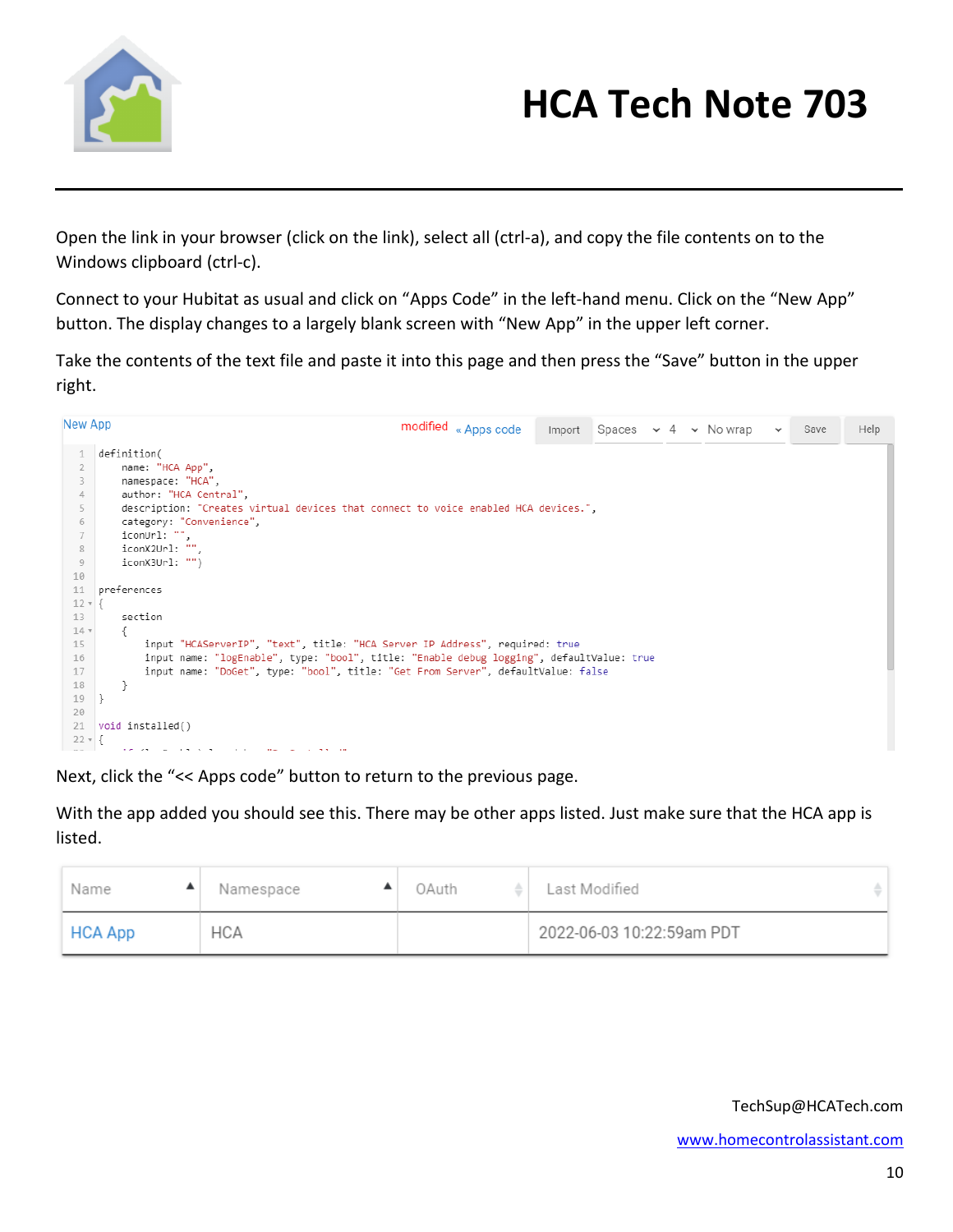

### **Step 6. Use the HCA App**

In Hubitat, go to the Apps section - *not the "Apps Code" section* – and press the "Add User App" button.

| <b>D</b> Hubitat<br>ELEVATE YOUR ENVIRONMENT | <b>Apps</b> |                             |                       |                  | Voice Bridge Test $\Box$ $\Omega$ |
|----------------------------------------------|-------------|-----------------------------|-----------------------|------------------|-----------------------------------|
| 100<br>Rooms                                 |             |                             | ;≡⊞×, <sub>*</sub> ′∡ | Add Built-In App | Add User App                      |
| ☆<br><b>Devices</b>                          | Info        | ▲<br>Name                   | Type                  |                  |                                   |
| 即<br>Apps                                    | o           | Amazon Echo Skill           | Amazon Echo Skill     |                  |                                   |
| 해<br><b>Settings</b>                         |             | Showing 1 to 1 of 1 entries |                       |                  |                                   |

Click on the "HCA App" in the list of apps and the HCA App is added to your Hubitat design added and it opens.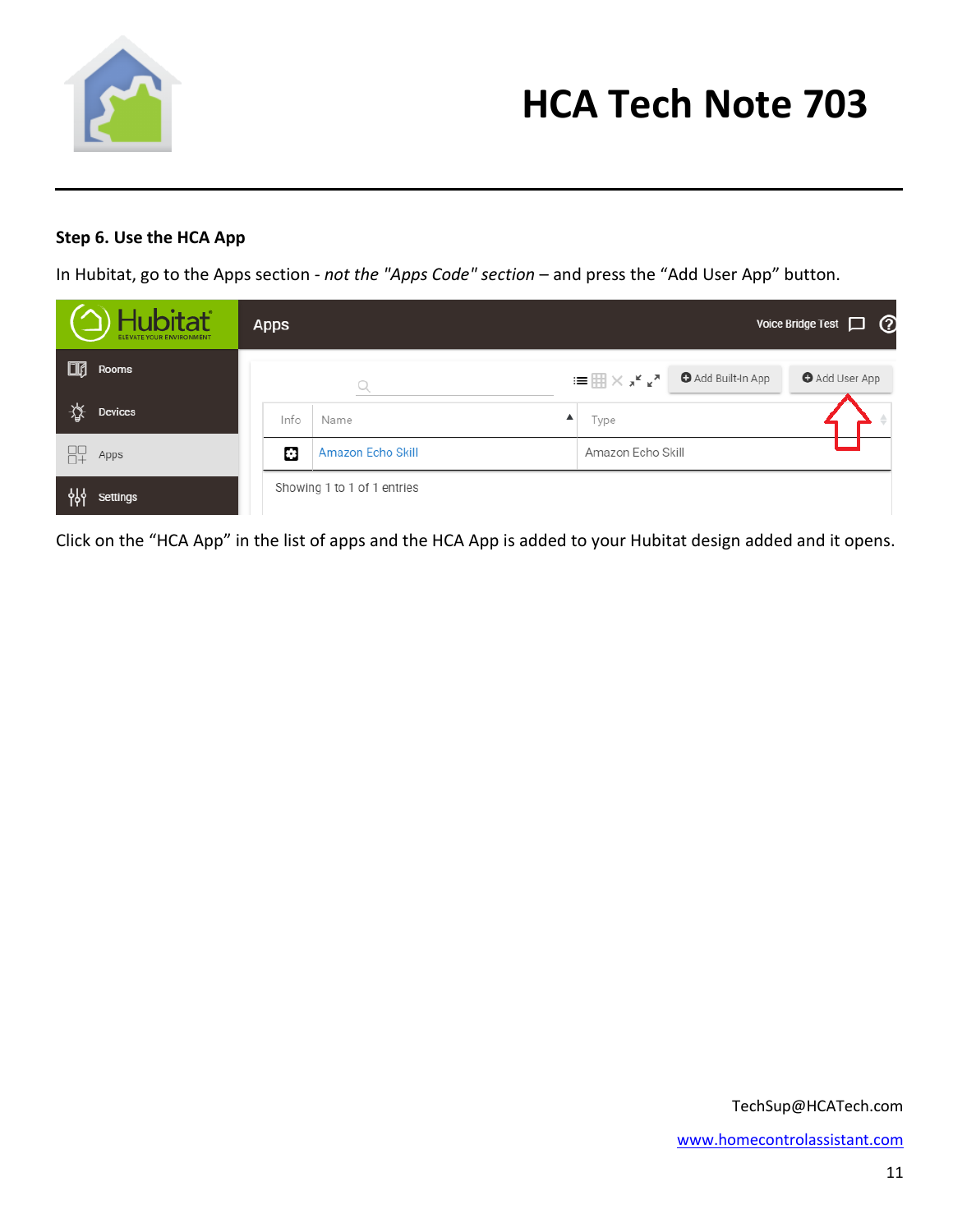

| <b>HCA App</b> |                                                     | Voice Bri |
|----------------|-----------------------------------------------------|-----------|
|                |                                                     | o         |
|                | HCA Server IP Address*<br>192.168.0.68              |           |
|                | Enable debug logging<br>Get Devices From HCA Server |           |
|                | Assign a name<br>HCA App                            |           |
|                | Set for specific mode(s)                            |           |
|                | Choose Modes                                        | ▼         |
|                | Remove                                              | Done      |

**First enter the IP address of the HCA Server. Please get this correct.** Then click on the option button "Get Devices From HCA Server" to enable, and then click on the "Done" button.

The app creates a virtual device in Hubitat for each object that has a friendly name assigned in HCA and doesn't have the "NoHubitat" tag. Also, any device without a friendly name but does have the "Hubitat" tag will have a virtual device created. The dim driver is used for devices that can set percentages, and the non-dim driver otherwise.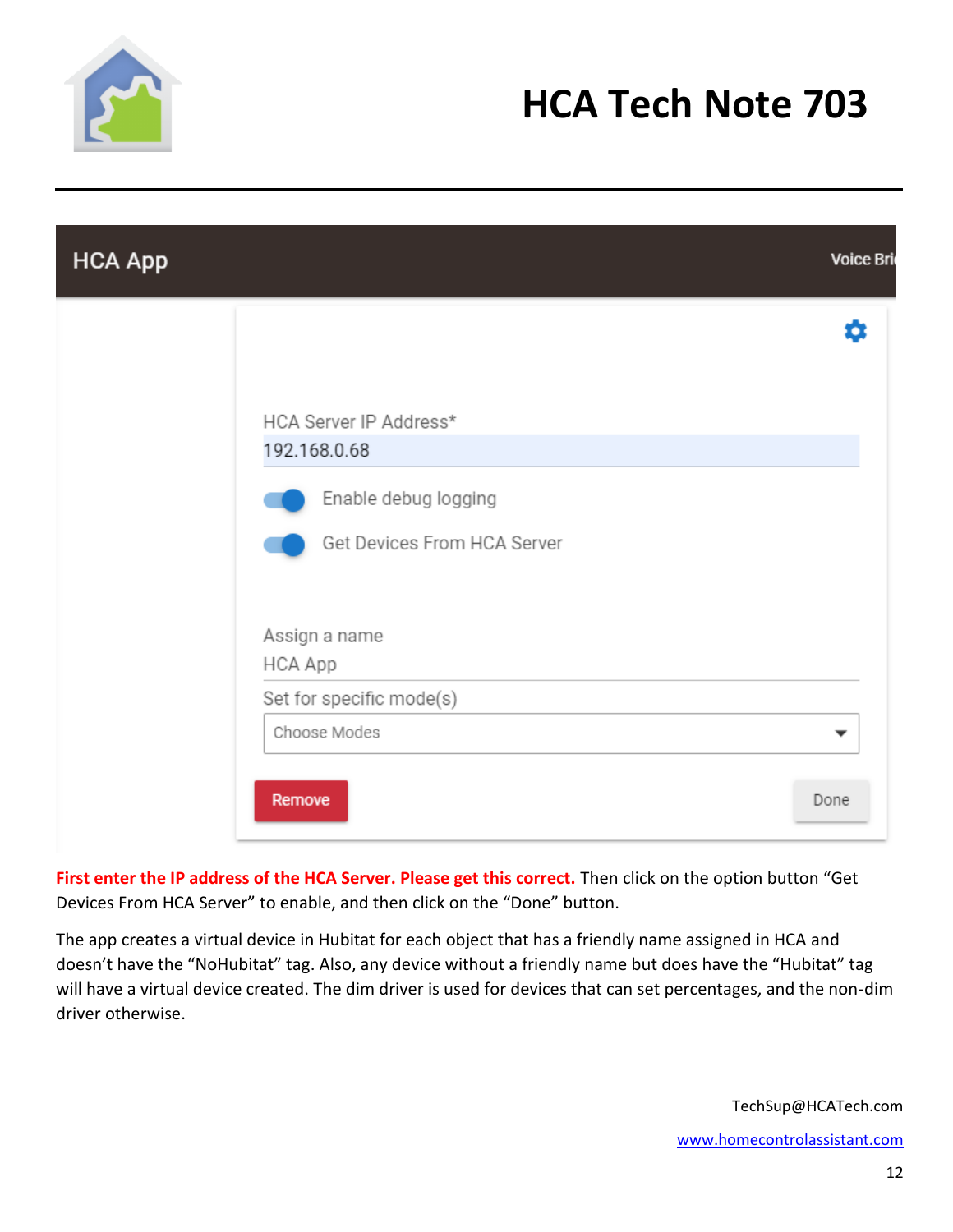

If this doesn't seem to work for you, look in the Hubitat logs as the HCA App puts messages there. In the Hubitat UI, click on "Logs" in the left-hand menu. Then click on "Past Logs" in the header. Scroll around and you will probably see errors listed. If the App completes it does add one non-debug line should what it did.

2022-06-13 06:36:56.189 am info Devices added:8 updated:0 removed:0  $app:36$ 

**Important Note:** If in the future you change a friendly name, or enable a new object with a friendly name, or remove a friendly name from an object, again open the HCA App, enable the "Get Devices from HCA Server" option, and close with "Done". This updates existing Hubitat virtual devices created for an HCA device with a changed label (where the friendly name goes), adds a new virtual device if you have added a new friendly name, or removes a virtual device if that friendly name has been removed. To start the App again, just go to the Apps list and click on the HCA App link and the app opens.

#### **Voice Control**

These steps make it possible for Hubitat to control HCA devices. This lets Hubitat control your HCA devices and programs with friendly names via Alexa and Google Assistant. See [tech note 702](https://www.homecontrolassistant.com/download/Doc/TechNotes/TechNote_702_HubitatVoiceControl.pdf) for how to do that. Please review that as it also discusses how changes to your list of voice-controlled devices are made.

If all you want is to allow Hubitat to work with Alexa and Google Assistant and control your HCA devices by voice, then you are done. But if you plan to use the automation capabilities of Hubitat it may be useful to have HCA update the state of a device when HCA sees that its state changed. Also, you want to continue with the next step if you use the Alexa or Google Home app as it visually shows device state. To do that continue with the next step.

#### **Step 7. Have Hubitat updated with HCA state changes**

When the HCA App created virtual devices to mirror your HCA devices, an additional virtual device was created called "HCA State Connector" that provides the connection between HCA and Hubitat.

Do not change the name of this device. It must remain as "HCA State Connector". Just leave it as it is.